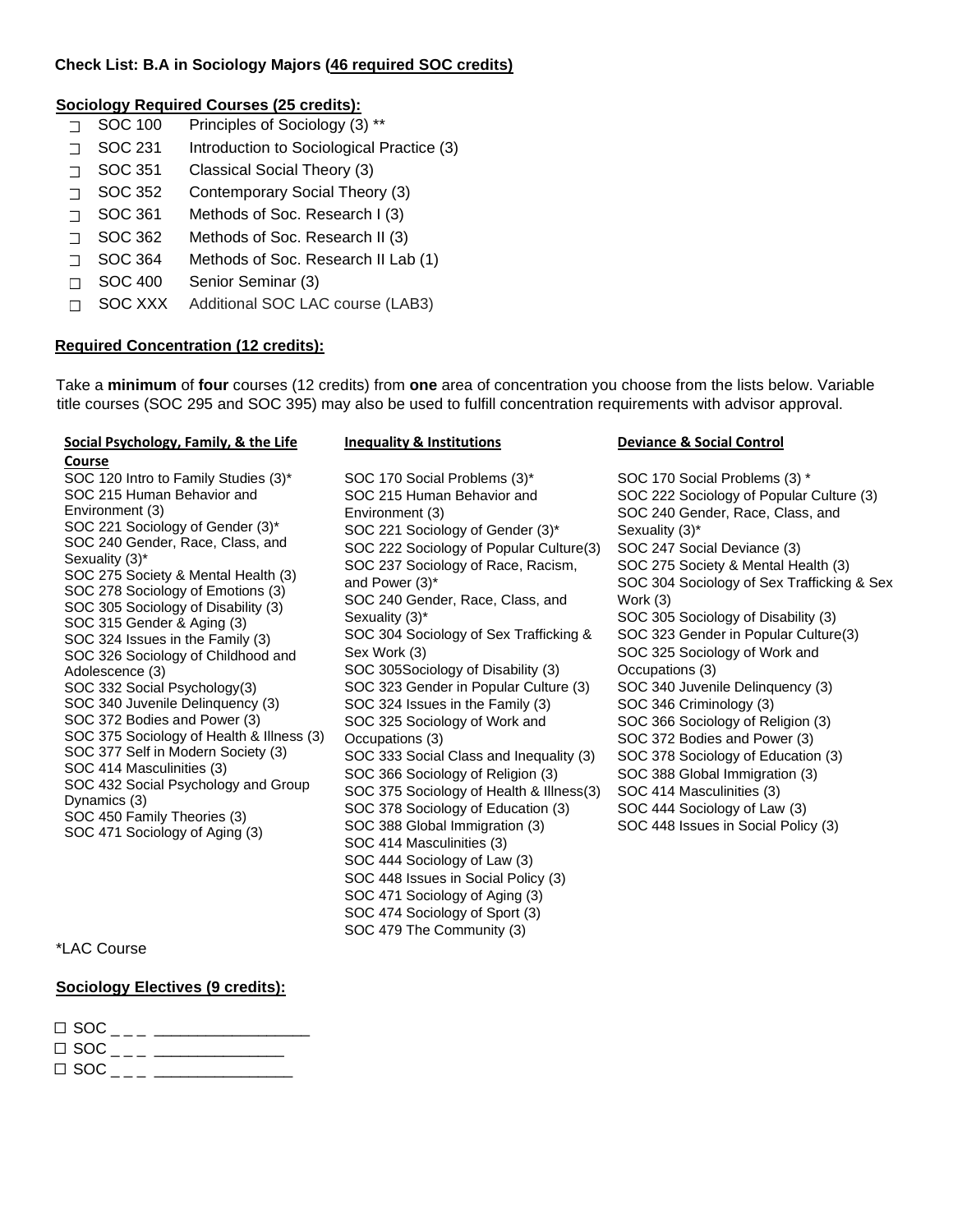#### **Course Descriptions**

**SOC 100 Principles of Sociology (3)** Overview of basic theories, methods, concepts and issues central to the discipline of sociology. Examine the relationship between social behavior and society. (LAB3), gtP)

**SOC 120 Introduction to Family Studies (3)** Survey the characteristics, issues and problems of the family as a social institution. Topics discussed include: marital satisfaction, conflict, mate selection, alternatives and social change. (LAB3, gtP)

**SOC 170 Social Problems (3)** Analysis of selected social problems, both domestic and global. Exploration of why social problems occur, how different value premises and theoretical perspectives lead to distinctive ways of addressing social problems. Issues such as poverty, crime, homelessness, intergroup conflicts are examples of the types of issues examined. (LAB3, gtP)

**SOC 215 Human Behavior and Environment (3)** Explore the interaction and reciprocal relationship between humans and the environment. Examine how humans modify the environment and how the environment influences behavioral response and societal decisions. Understand environmental problems and consider alternative behavior models and possible solutions.

**SOC 221 Sociology of Gender (3)** Examine gender stratification and social inequality. Topics include cultural definitions of masculinity and femininity, socialization and social change. (LAB3, MS gtP)

**SOC 222 Sociology of Popular Culture (3)** Examines sociological perspectives, theories, and research on popular culture in society. Focus on people, activities, organizations, and institutions involved in production of popular culture.

**SOC 231 Introduction to Sociological Practice (3)** Examine facets of sociology in action, including the sub-disciplines of applied sociology and clinical sociology. Focus is on applying sociology in order to make a better world.

**SOC 235 Social Change in a Global Context (3)** This course includes a survey of the major economic, political and social forces that have shaped the modern world. The course will provide an introduction to theories of social change as well as a discussion of contemporary issues in a globalizing context.

**SOC 240 Gender, Race, Class, and Sexuality (3)** This course examines multiple and shifting categories of gender, race, class, and sexuality in feminist perspective, investigating how they contribute to our understandings of systems of privilege and inequality. (LAB3, LAMS gtP)

**SOC 237 Sociology of Minorities (3)** Examine intergroup relations and the dynamics of power relating to ethnicity and other dimensions of social life that have produced tension and conflict among groups historically and in the present. (LAB3, LAMS gtP)

**SOC 247 Social Deviance (3)** Study social deviancy, particularly in terms of types, sources, functions, dysfunctions and social control mechanisms that operate relative to those departures from conformity.

**SOC 275 Sociology of Mental Illness (3)** Sociological perspectives on mental illness. Examine conceptual models of mental illness, social epidemiological help-seeking behavior, social impacts of treatment, mental health delivery systems and social policy issues.

**SOC 278 Sociology of Emotions (3)** Examines sociological perspectives, theories, and research on emotions. Focus on the social definitions and relationship between social structure; and emotional socialization, emotion rules, management, and performance rituals in everyday life.

**SOC 304 Sociology of Sex Trafficking & Sex Work (3)** Examination of sex trafficking & sex work as social issues. Students will apply both sociological theory and methods to analyze these issues in the context of global trends and policies.

**SOC 305 Sociology of Disability (3)** An introduction to the sociology of disability. Examines different models of disability; the "social construction" and reality of being disabled; and recent legislation regarding persons with disabilities.

**SOC 315 Gender and Aging (3)** This course examines the social construction of gender within the context of aging in America. We will examine social issues such as masculinity, femininity, class inequality, race/ethnicity and sexuality as they relate to aging, generational differences, and the life course.

**SOC 323 Gender in Popular Culture (3)** Students will engage in an analysis of how gender and sexuality operate in the media and pop culture and examine how these representations affect identity formation. Can also be taken as GNDR 320.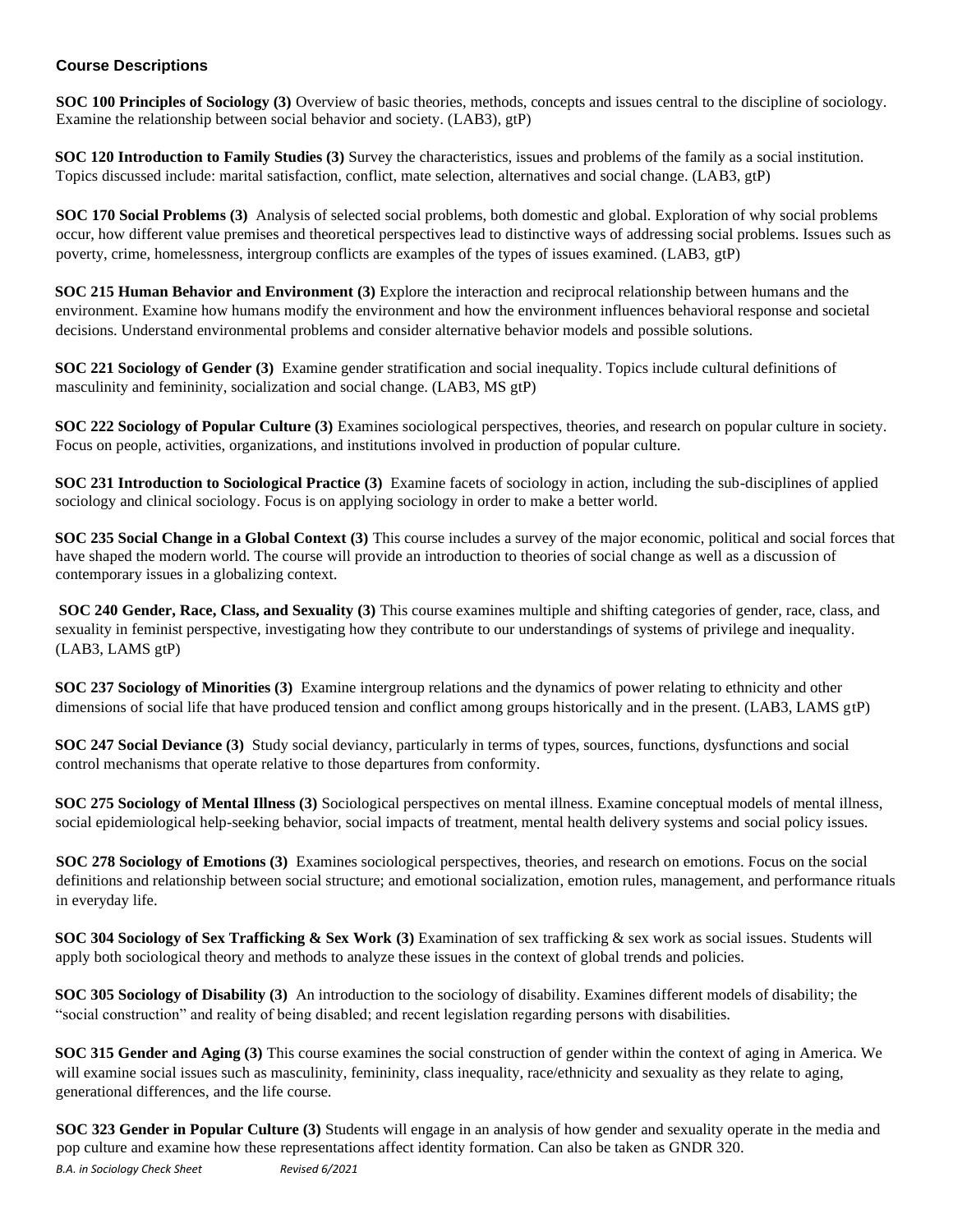**SOC 324 Issues in the Family (3)** Prerequisite: SOC 120. Examine theoretical perspectives and research issues in the family. Analyze current issues in the family studies areas. Possible topics: singlehood, prenuptial contracts, dual career households, divorce, parenting, cohabitation, custody arrangements.

**SOC 326 Sociology of Childhood and Adolescence (3)** Prerequisite: SOC 100. Examine the societal definition of childhood and adolescence and how social institutions influence socialization.

**SOC 332 Social Psychology (3)** Prerequisite: SOC 100. Examine the relationships between individuals and social systems. Focus on language interaction, self-conceptualizing behaviors and change. Review dominant social psychological theories and issues.

**SOC 333 Social Class and Inequality (3)** Prerequisite: SOC 100. Presents a critical analysis of the realities of America's open-class system, making use of current theoretical perspectives and systematic research. Examines cross-cultural perspectives of stratification.

**SOC 340 Juvenile Delinquency (3)** Study the history of juvenile law, enforcement structures and explanations for the emergence of delinquency. Study the American juvenile legal system and its major problems.

**SOC 347 Sociology of Corrections (3)** Survey of the history and structure of punishment in Western societies. Review of the major philosophies and practices of modern corrections.

**SOC 351 Classical Social Theory (3) Prerequisite**: SOC 100. Study the major classical theorists who established the foundations of sociology during the late 19th and early 20th centuries. Focus on the emergence of sociology.

**SOC 352 Contemporary Social Theory (3)** Prerequisite: SOC 351. Review the major modern theoretical paradigms and prominent contemporary theorists in sociology. Examine contemporary issues in sociology.

**SOC 361 Methods of Sociological Research I (3)** 3 lecture, 1 laboratory) Prerequisites: SOC 100. Juniors and above. Introduces the fundamental logic and methods of social research. Topics may include hypothesis formulation and testing, designing a research project, sampling, methods of data collection including surveys and field observation, analysis of data utilizing statistical procedures, introduction to a statistical computer package, data presentation, report writing, ethical issues. This is the first of a two course sequence.

**SOC 362 Methods of Sociological Research II (3)** (3 lecture, 1 laboratory) Prerequisite: SOC 361. Juniors and above. A continuation of SOC 361 which includes an extension of methods of collecting and analyzing data discussed in SOC 361. The knowledge and skills gained in this two course research sequence may be used to design, conduct and present the results of a research study.

**SOC 364 Methods of Sociological Research II Lab (1) (1 laboratory)** Co-requisite: SOC 362. Continued instruction of a statistical package for the social sciences. Students learn to analyze and interpret computer output for a variety of inferential statistical techniques.

**SOC 366 Sociology of Religion (3)** Prerequisites: SOC 100 or SOC 170. This course takes a theoretically informed, sociological approach to understanding how religions operate as a major social institution in society. Drawing on both macro and micro level theories and empirical evidence, this course evaluates the role of religion from antiquity to modern day

**SOC 372 Bodies and Power (3)** We examine the body as object and subject of shifting race, gender, class and sexual meanings and as the product of complex social processes, including culture, medicalization, objectification, commodification and globalization.

**SOC 374 Sociology of Sport (3)** This course introduces students to the sociological study of sport. This course focuses on sports as social and cultural phenomena.

**SOC 375 Sociology of Health and Illness (3)** Sociological perspectives on the mutual relationships between health care and society. Covers social factors in illness, illness behavior, sick role, health care providers and health care policies.

**SOC 378 Sociology of Education (3)** Systematically attempt to relate sociological concepts to the educational institution. Focus on an analysis of social processes and patterns involved in the educational system.